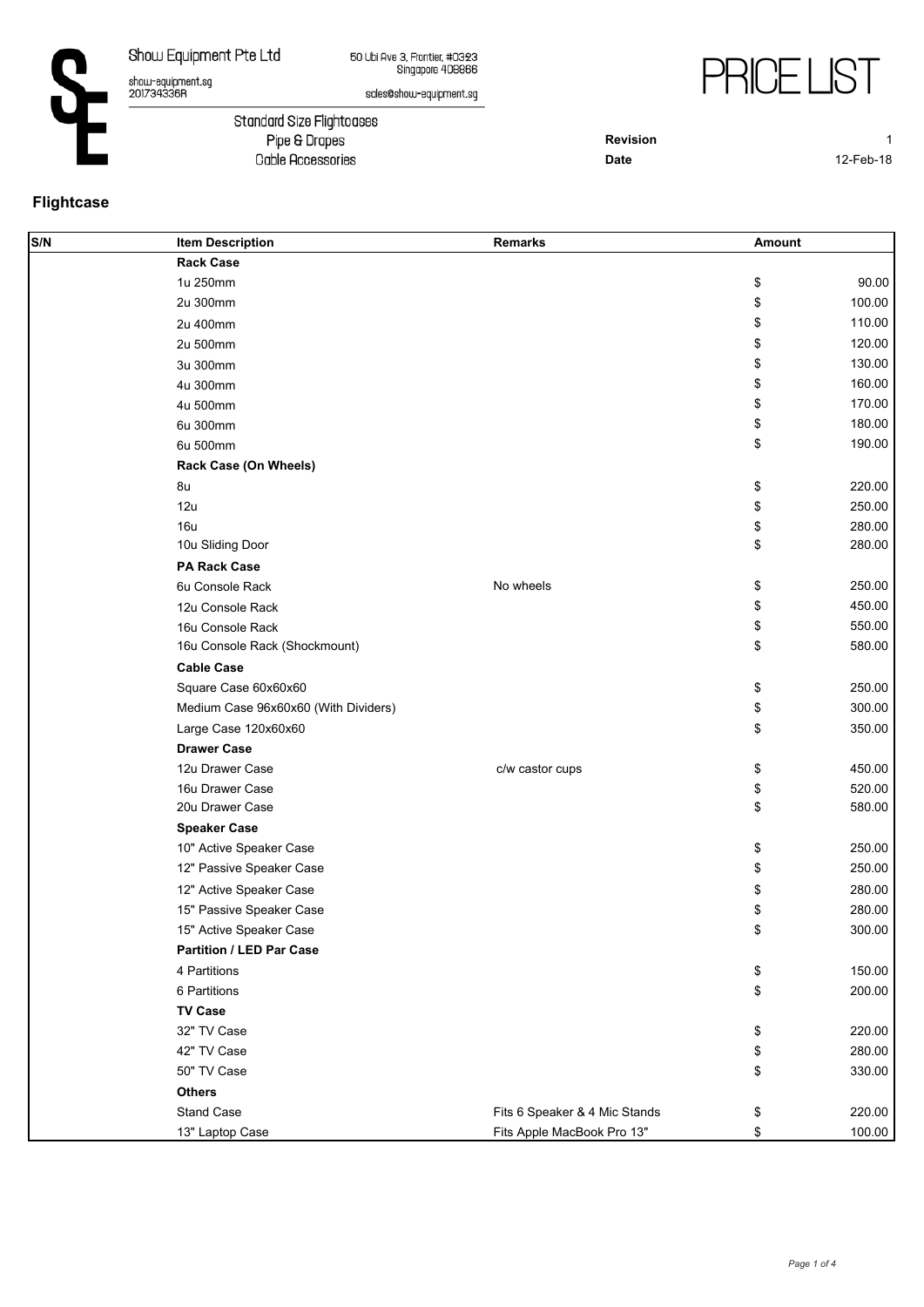show-equipment.sg<br>201734336R

50 Ubi Ave 3, Frontier, #0323<br>Singapore 408866



sales@show-equipment.sg

Standard Size Flightcases<br>Pipe & Drapes Cable Accessories

**Revision** 1 **Date** 12-Feb-18

## **ABS Case**

| S/N | <b>Item Description</b>      | <b>Remarks</b> |                    | Amount |        |
|-----|------------------------------|----------------|--------------------|--------|--------|
|     | <b>XHL Cases</b>             |                |                    |        |        |
|     | Guardians Light 1002         | Exterior:      | 342*233*115mm      | \$     | 25.00  |
|     |                              | Interior:      | 330*200*(38+59)mm  |        |        |
|     | Guardians Trolley 6001       | Exterior:      | 580*345*230mm      | \$     | 280.00 |
|     |                              | Interior:      | 520*288*(50+150)mm |        |        |
|     | Guardians Light 8001         | Exterior:      | 470*400*190mm      | \$     | 180.00 |
|     |                              | Interior:      | 430*335*(45+130)mm |        |        |
|     | <b>SMRITI Case</b>           |                |                    |        |        |
|     | Device Protection Box S-2620 | Exterior:      | 280*240*130mm      | \$     | 25.00  |
|     |                              | Interior:      | 260*200*(25+95)mm  |        |        |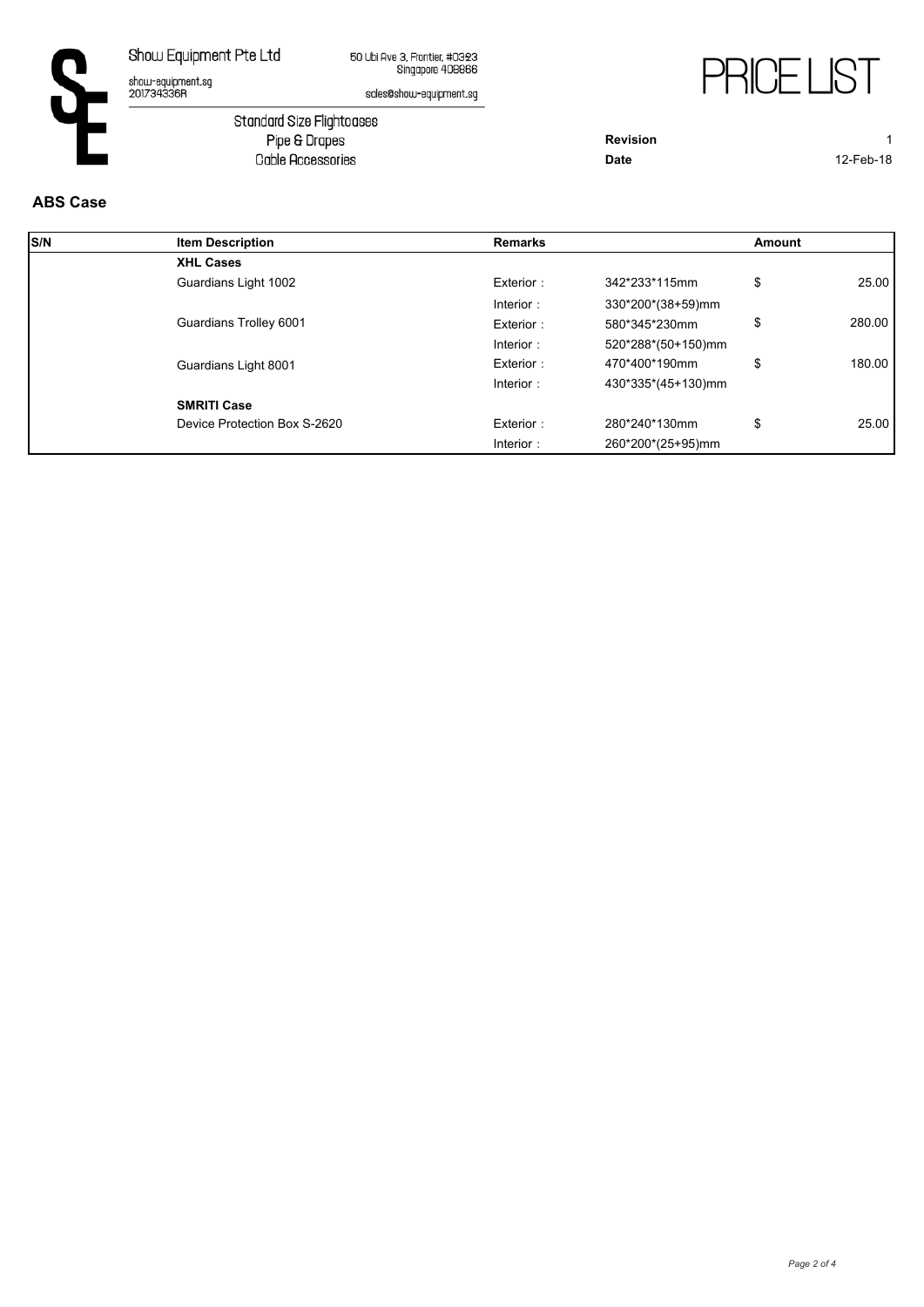show-equipment.sg<br>201734336R

50 Ubi Ave 3, Frontier, #0323<br>Singapore 408866



sales@show-equipment.sg

Standard Size Flightcases Pipe & Drapes Cable Accessories

**Revision** 1

**Date** 12-Feb-18

## **Pipe & Drapes**

| S/N | <b>Item Description</b>    | <b>Remarks</b>     | Amount |        |
|-----|----------------------------|--------------------|--------|--------|
|     | <b>Tall Pipes</b>          | For backdrop       |        |        |
|     | Vertical Pipe 8ft - 14ft   |                    | \$     | 110.00 |
|     | Horizontal Pipe 8ft - 14ft |                    | \$     | 60.00  |
|     | <b>Short Pipes</b>         | For console        |        |        |
|     | Vertical Pipe 3ft - 5ft    |                    | \$     | 75.00  |
|     | Horizontal Pipe 3ft - 5ft  |                    | \$     | 50.00  |
|     | Vertical Pipe 4ft - 7ft    | <b>Black Color</b> | \$     | 100.00 |
|     | Horizontal Pipe 3ft - 5ft  | <b>Black Color</b> | \$     | 70.00  |
|     | <b>Base Plates</b>         |                    |        |        |
|     | Base Plate 320x320x3mm     |                    | \$     | 35.00  |
|     | Base Plate 420x400x5mm     | <b>Black Color</b> | \$     | 50.00  |
|     | Base Plate 500x500x8mm     | <b>Black Color</b> | \$     | 80.00  |
|     | <b>Drapes</b>              |                    |        |        |
|     | Black Drapes 2.4m x 4.2m   |                    | \$     | 280.00 |
|     | Black Drapes 2.4m x 6.0m   |                    | \$     | 350.00 |
|     | <b>Pipe Bag</b>            |                    |        |        |
|     | Tall Pipes Bag             |                    | \$     | 35.00  |
|     | Short Pipes Bag            |                    |        | 20.00  |